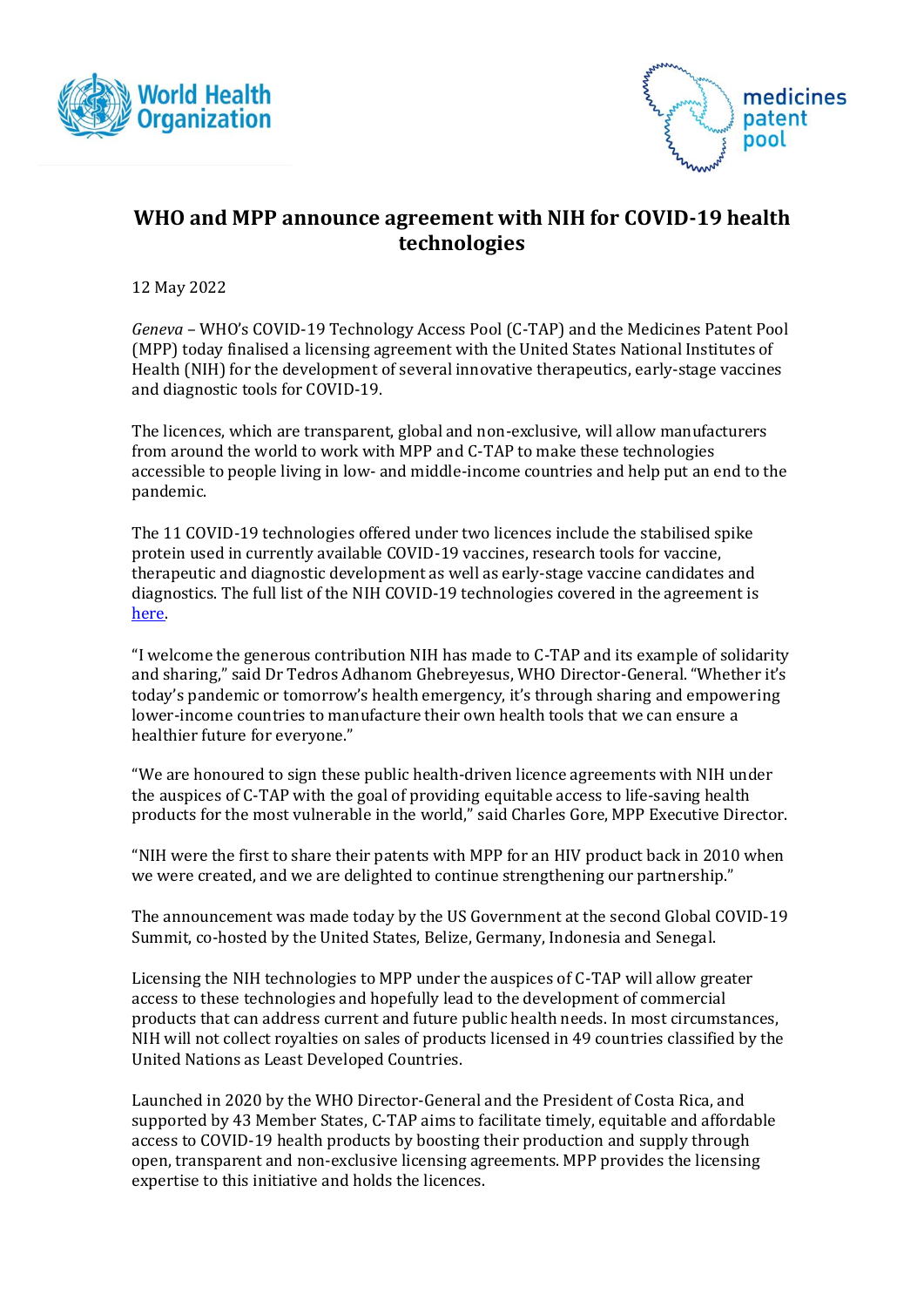The 11 technologies include:

- 1. Prefusion spike proteins (Vaccine Development)
- 2. Structure-Based Design of Spike Immunogens (Research Tool for Vaccine Development)
- 3. Pseudotyping Plasmid (Research Tool for Vaccine Development)
- 4. ACE2 Dimer construct (Research Tool for Drug Development)
- 5. Synthetic humanized llama nanobody library and related use Research Tool for Drug and Diagnostic Development)
- 6. Newcastle Disease Virus-Like Particles Displaying Prefusion-Stabilized Spikes (Vaccine Candidate)
- 7. Parainfluenza virus 3 based vaccine (Vaccine Candidate)
- 8. A VSV-EBOV-Based Vaccine (Vaccine Candidate)
- 9. RNASEH-Assisted Detection Assay for RNA (Diagnostic)
- 10. Detection of SARS-CoV-2 and other RNA Virus (Diagnostic)
- 11. High-Throughput Diagnostic Test (Diagnostic)

[Access the licence agreements](https://medicinespatentpool.org/progress-achievements/licences)

## **Media contact**

WHO: [mediainquiries@who.int](mailto:mediainquiries@who.int) MPP: [press@medicinespatentpool.org](mailto:press@medicinespatentpool.org)

## **About [C-TAP](https://www.who.int/initiatives/covid-19-technology-access-pool)**

Launched in 2020 by the WHO Director-General and the President of Costa Rica, and supported by 44 Member States, C-TAP aims to facilitate timely, equitable and affordable access to COVID-19 health products by boosting their production and supply through open, non-exclusive licensing agreements. The C-TAP platform provides a global one-stopshop for developers of COVID-19 therapeutics, diagnostics, vaccines and other priority health technologies to share knowledge and data and license their intellectual property to additional manufacturers through public health-driven, voluntary, non-exclusive and transparent licences. By pooling technologies, developers of COVID-19 health products can boost manufacturing capacity in all regions and expand access to life-saving tools.

## **About [MPP](https://medicinespatentpool.org/)**

The Medicines Patent Pool (MPP) is a United Nations-backed public health organisation working to increase access to, and facilitate the development of, life-saving medicines for low- and middle-income countries. Through its innovative business model, MPP partners with civil society, governments, international organisations, industry, patient groups, and other stakeholders to prioritise and license needed medicines and pool intellectual property to encourage generic manufacture and the development of new formulations. To date, MPP has signed agreements with 15 patent holders for thirteen HIV antiretrovirals, one HIV technology platform, three hepatitis C direct-acting antivirals, a tuberculosis treatment, a long-acting technology, two experimental oral antiviral treatments for COVID-19 and 12 COVID-19 technologies. MPP was founded by Unitaid, which continues to be MPP's main funder. MPP's work on access to essential medicines is also funded by the Swiss Agency for Development and Cooperation (SDC). MPP's activities in COVID-19